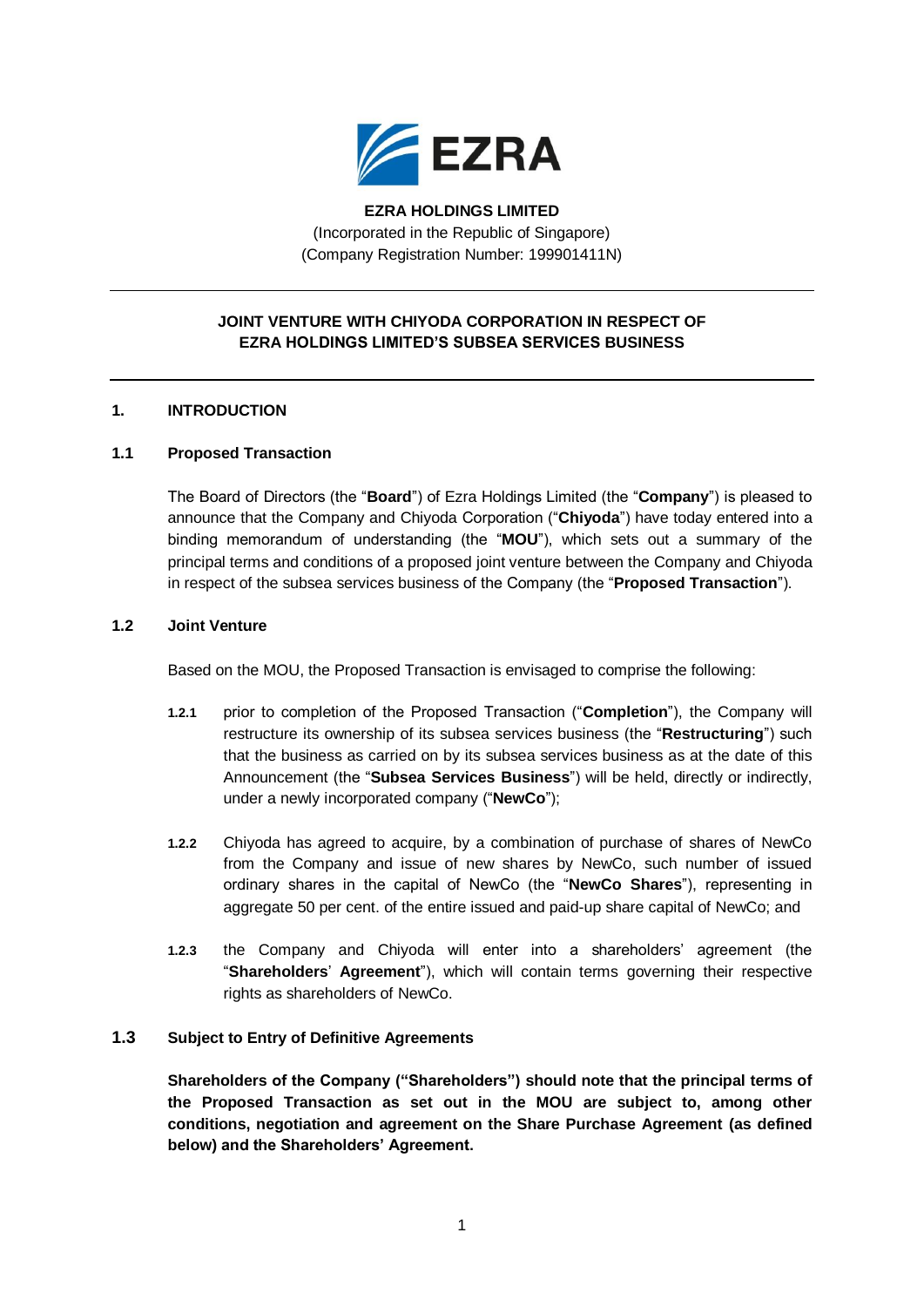## **2. INFORMATION ON CHIYODA, THE SUBSEA SERVICES BUSINESS AND NEWCO**

### **2.1 Information on Chiyoda**

Chiyoda, as a world-leading engineering company, has wide-ranging business interests in fields such as energy, chemicals and petrochemicals, pharmaceuticals, environmental technology, social infrastructure and industrial facilities. Since its founding in Japan in 1948, Chiyoda has built various plants and executed numerous projects in over 40 countries around the world. Chiyoda has been listed on the Tokyo Stock Exchange since 1961.

### **2.2 Information on the Subsea Services Business**

The Subsea Services Business is a global engineering, procurement, construction, installation and commissioning service provider of comprehensive subsea-to-surface solutions for the offshore oil and gas industry, especially in the SURF and subsea tie-back sector. Core business services include subsea installation of umbilicals/power cables, pipelines as well as platforms, floating platform storage offloading and floater installations.

### **2.3 Information on NewCo**

NewCo will be a private company incorporated in England and Wales and will be the holding vehicle of the Subsea Services Business upon completion of the Restructuring. NewCo and its subsidiaries (collectively, the "**EMAS AMC Companies**" and each, a "**EMAS AMC Company**") will operate the Subsea Services Business post-Restructuring.

## **3. PRINCIPAL TERMS OF THE MOU**

### **3.1 Acquisition and Subscription of NewCo Shares by Chiyoda**

- **3.1.1** Based on the MOU, it is contemplated that on and subject to Completion:
	- (i) Chiyoda shall purchase and the Company shall sell, free from all encumbrances, such number of existing NewCo Shares (the "**Sale Shares**"); and
	- (ii) Chiyoda shall subscribe for, and NewCo shall allot and issue to Chiyoda, free from all encumbrances, such number of new NewCo Shares, credited as fully paid-up shares (the "**Subscription Shares**"),

which when aggregated together, represent 50 per cent, of the entire issued and paid-up share capital of NewCo. Immediately following Completion, each of the Company and Chiyoda shall hold 50 per cent. of the entire issued and paid-up share capital of NewCo.

**3.1.2** Completion of the acquisition of the Sale Shares and subscription of the Subscription Shares by Chiyoda shall take place contemporaneously.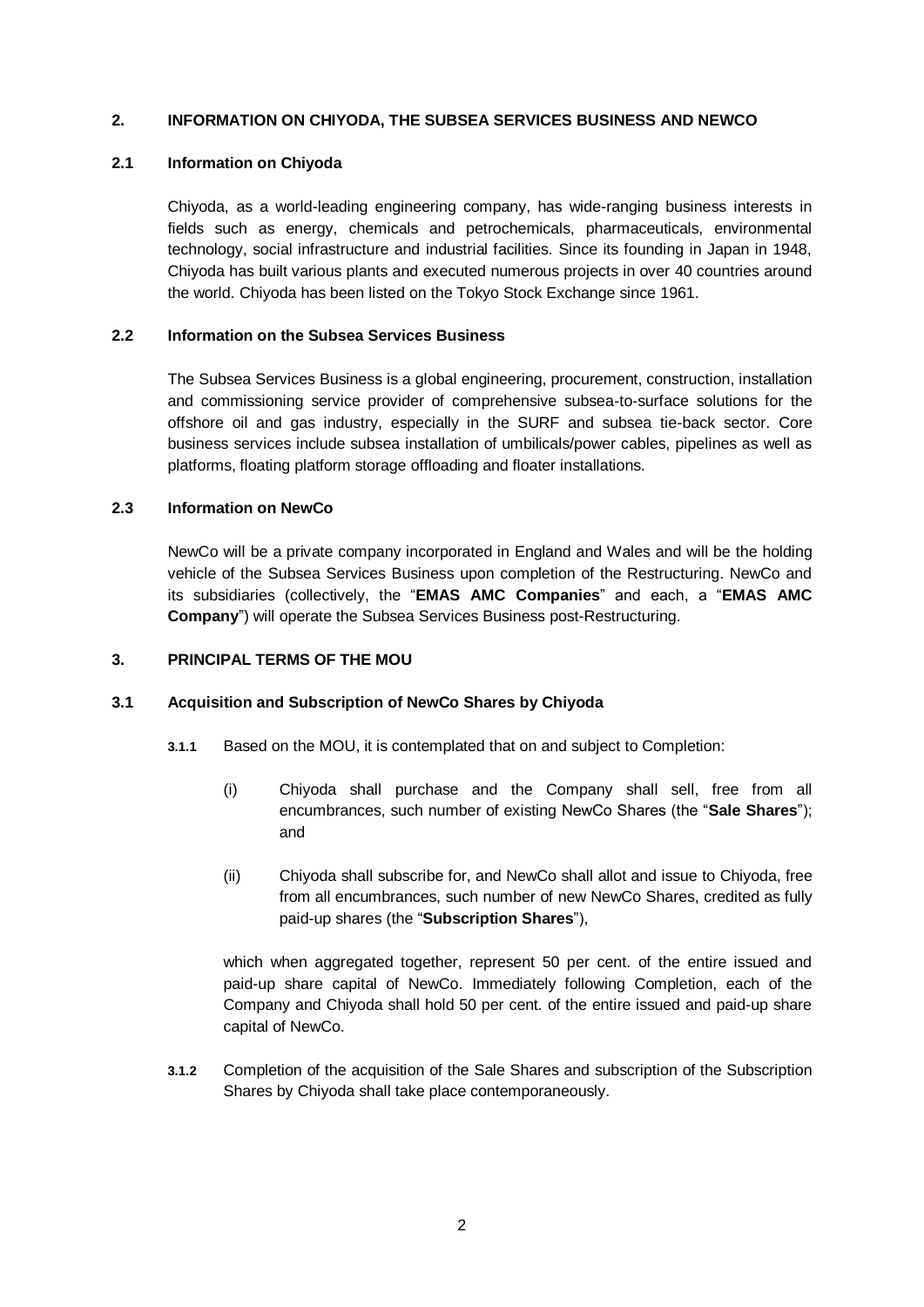## **3.2 Consideration**

- **3.2.1** Subject to adjustment in accordance with paragraph [3.2.2,](#page-2-0) the aggregate sale consideration payable by Chiyoda to the Company for the Sale Shares is US\$150,000,000 in cash before adjustment (the "**Sale Consideration**"), and the aggregate subscription price payable by Chiyoda to NewCo for the Subscription Shares is US\$30,000,000 in cash before adjustment (the "**Subscription Price**").
- <span id="page-2-0"></span>**3.2.2** Under the terms of the MOU, the Sale Consideration and Subscription Price may be reduced by 50 per cent. of the amount of any specified payments and/or liability as may be agreed between the Company and Chiyoda and set out in the definitive agreement to be entered into by the Company and Chiyoda in relation to the Proposed Transaction (the "**Share Purchase Agreement**") made during the period between 31 May 2015 and the date of Completion (the "**Completion Date**"). This will include, *inter alia*, any payment or assumption of liability made by any EMAS AMC Company to, on behalf of, or for the benefit of the Company, any member of the Ezra Group (as defined below) (excluding the EMAS AMC Companies) or any of its key shareholders, directors or connected persons, as well as any increase in debt facilities of the EMAS AMC Companies beyond an agreed amount, any dividend or distribution declared or paid by the EMAS AMC Companies, and any redemption, repurchase, repayment or other return of capital by the EMAS AMC Companies (but excluding any permitted leakage agreed between the Company and Chiyoda).
- <span id="page-2-1"></span>**3.2.3** The Sale Consideration and the Subscription Price were arrived at on a negotiated, willing-buyer willing-seller basis and after taking into account, *inter alia*, the nature of the joint venture being created, the long-term funding provided by the Company to support the working capital requirements of the EMAS AMC Companies since 2011 and the net tangible asset ("**NTA**") value of the EMAS AMC Companies.
- **3.2.4** As at 31 May 2015, the unaudited net debt of the EMAS AMC Companies was approximately US\$530,000,000. Taking into account the factors set out in paragraph [3.2.3](#page-2-1) and based on financial parameters as at 31 May 2015, the implied aggregate transaction value is approximately US\$1,250,000,000.

### **3.3 Conditions Precedent**

- **3.3.1** Based on the MOU, the obligations of (A) the Company to sell, and Chiyoda to purchase, the Sale Shares and (B) NewCo to allot and issue, and Chiyoda to subscribe for, the Subscription Shares, shall be conditional upon the satisfaction or waiver of certain conditions, including but not limited to:
	- (i) completion of confirmatory due diligence by Chiyoda;
	- (ii) completion of the Restructuring;
	- (iii) the approval of Shareholders for the sale of the Sale Shares and (if required) the Restructuring in accordance with the requirements of the Listing Manual of the Singapore Exchange Securities Trading Limited (the "**Listing Manual**") having been obtained;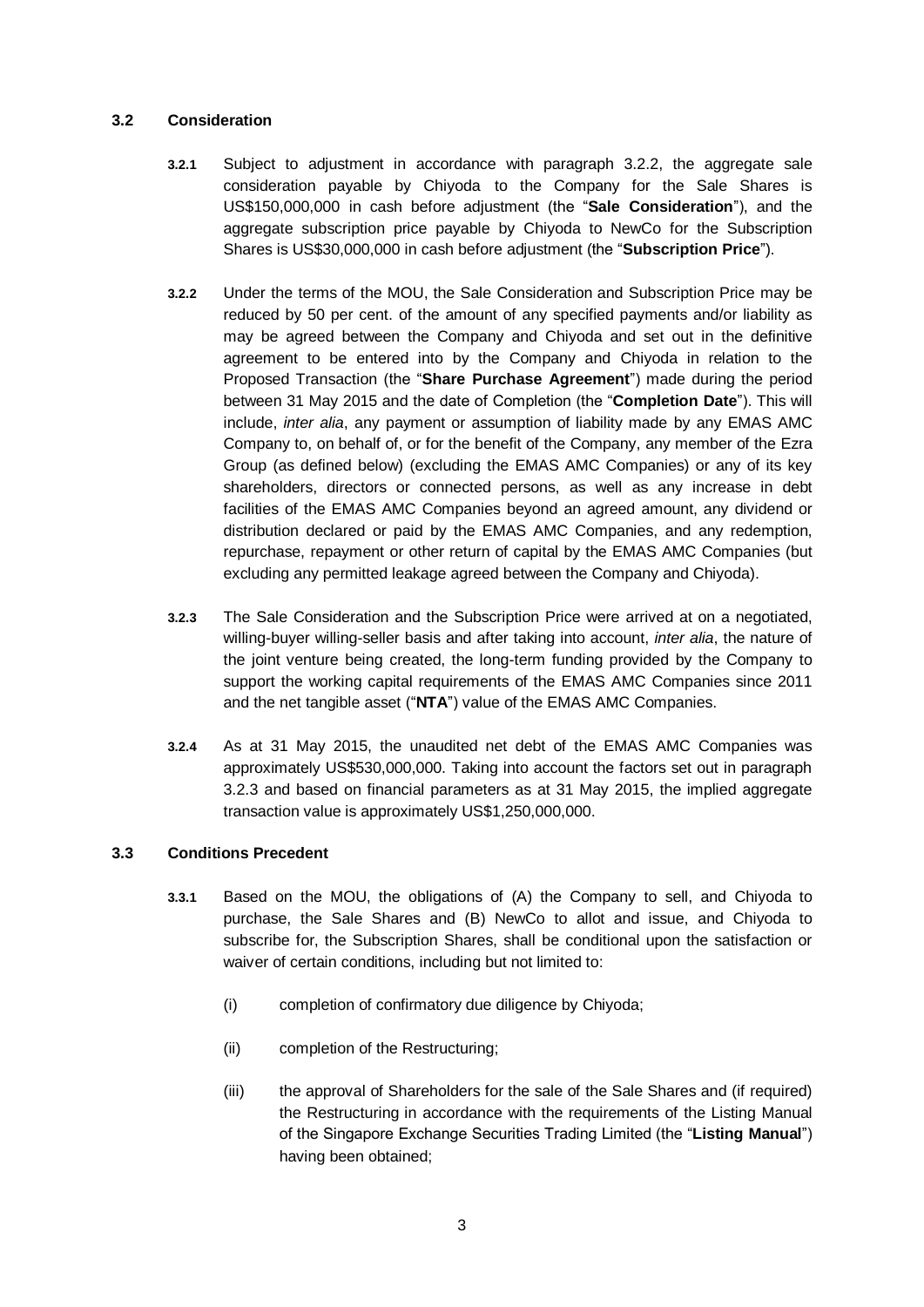- (iv) all consents or notifications required under any applicable competition, merger control or anti-trust laws of the relevant jurisdictions (to be agreed by Chiyoda and the Company and set out in the Share Purchase Agreement) shall have been filed, have occurred or been obtained and shall be in full force and effect or the waiting periods applicable thereto shall have terminated or expired (without any requirement for Chiyoda to agree to any undertakings or effect any disposals);
- (v) all existing intercompany loans between any member of the Ezra Group (other than EMAS AMC Companies) and the EMAS AMC Companies to be on arm's length, market competitive terms and documented accordingly to the satisfaction of Chiyoda and the Company;
- (vi) no breach of certain fundamental warranties (to be agreed between the Company and Chiyoda and set out in the Share Purchase Agreement) by the Company subsisting as at the Completion Date;
- (vii) no breach of certain key warranties (to be agreed between the Company and Chiyoda and set out in the Share Purchase Agreement) by the Company subsisting as at the Completion Date, which causes or is reasonably likely to cause a material adverse change to (A) the financial condition of the Subsea Services Business and/or the EMAS AMC Companies as a whole or (B) any material asset owned or operated by any of the EMAS AMC Companies taking into account the materiality of such asset in the context of the Subsea Services Business and/or the EMAS AMC Companies as a whole, not arising out of a fact, event or circumstance affecting or likely to affect generally all companies carrying on similar businesses in any country in which the EMAS AMC Companies carry on business ("**Material Adverse Change**");
- (viii) no breach of certain fundamental warranties (to be agreed between the Company and Chiyoda and set out in the Share Purchase Agreement) by Chiyoda subsisting as at the Completion Date;
- (ix) relevant third party consents or waivers having been obtained; and
- (x) such other conditions precedent as the Company and Chiyoda may agree and set out in the Share Purchase Agreement.
- **3.3.2** Such conditions shall be satisfied (or waived) on or before a long-stop date to be agreed between Chiyoda and the Company and set out in the Share Purchase Agreement.

### **3.4 Termination Events**

- **3.4.1** If, prior to signing of the Share Purchase Agreement, any fact, event or circumstance shall arise which causes or is reasonably likely to cause a Material Adverse Change, Chiyoda shall be entitled by notice in writing to the Company to terminate the MOU (other than certain provisions as may be specified to survive termination).
- **3.4.2** If, prior to signing of the Share Purchase Agreement, either of the Company or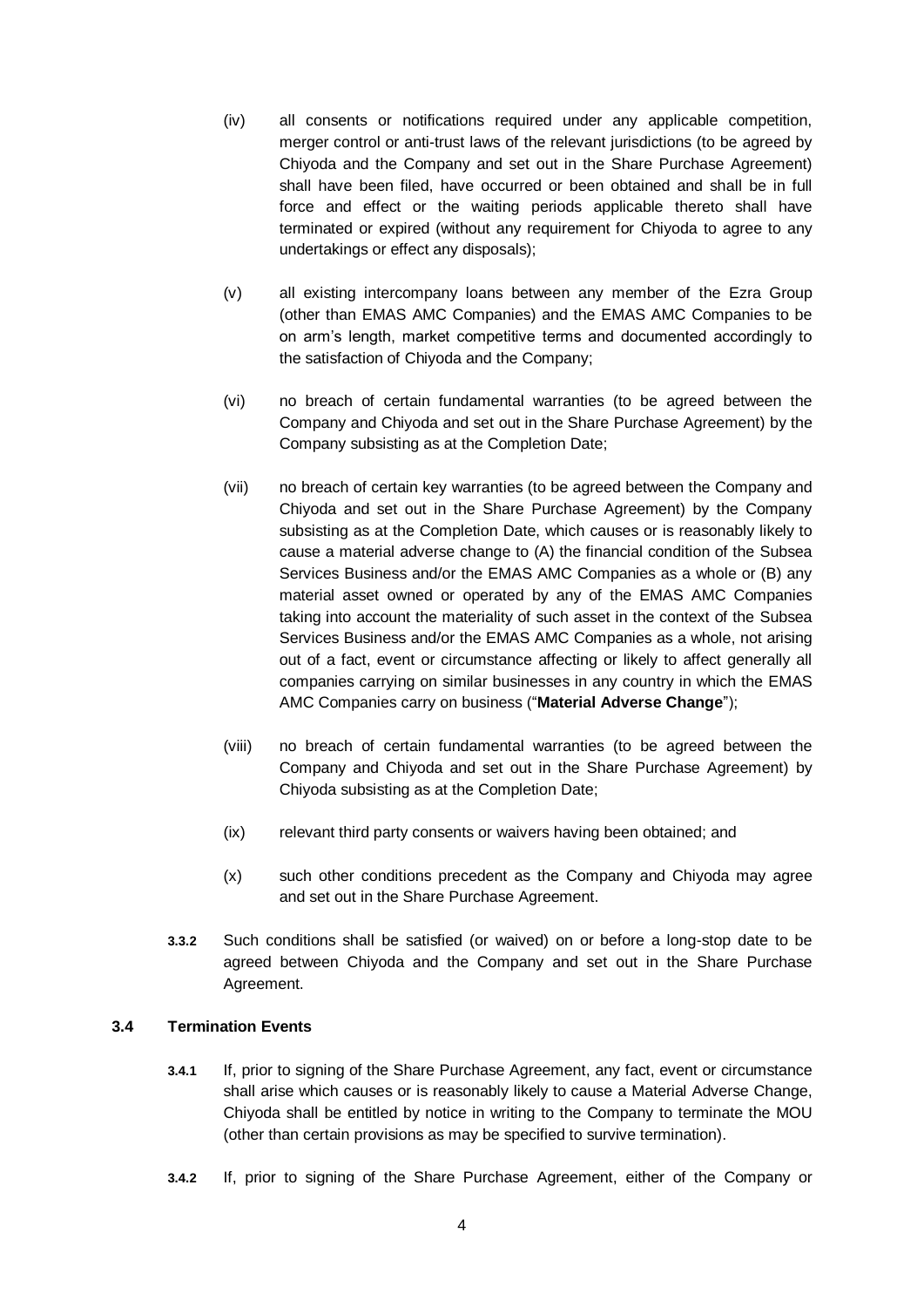Chiyoda is in material breach of its obligations relating to (i) the preparation of consolidated pro forma accounts of the EMAS AMC Companies as at 31 May 2015, (ii) the undertaking to negotiate in good faith and to enter into the Share Purchase Agreement and the Shareholders' Agreement incorporating the terms and conditions set out in the MOU by no later than 31 October 2015 (or such other date as the Company and Chiyoda may agree in writing) (the "**Cut-Off Date**"), (iii) the exclusivity provisions described in paragraph [3.5,](#page-4-0) and/or (iv) confidentiality, under the MOU, the non-defaulting party shall be entitled by notice in writing to the defaulting party to terminate the MOU (other than certain provisions as may be specified to survive termination).

- **3.4.3** If, prior to Completion:
	- (i) the Company is in breach of any of representations or warranties given by it under, or the pre-Completion undertakings set out in, the Share Purchase Agreement, which causes or is reasonably likely to cause a Material Adverse Change, and such breach has not been cured within 30 days of Chiyoda providing notice in writing to the Company of the breach; or
	- (ii) any fact, event or circumstance shall arise which causes or is reasonably likely to cause a Material Adverse Change,

Chiyoda shall be entitled by notice in writing to the Company to terminate the Share Purchase Agreement (other than certain provisions as may be specified to survive termination).

### <span id="page-4-0"></span>**3.5 Exclusivity**

- **3.5.1** The Company and Chiyoda have agreed to conduct exclusive discussions in respect of the Proposed Transaction between the date of this Announcement and the Cut-Off Date (the "**Exclusivity Period**").
- **3.5.2** In the event that either the Company or Chiyoda (each, a "**Party**") or any of their respective affiliates, officers, employees, advisers, agents and representatives ("**Connected Persons**"):
	- (i) commits any breach of the exclusivity undertaking as set out in the MOU; or
	- (ii) notifies the other Party or its Connected Persons during the Exclusivity Period that it has withdrawn from negotiations concerning the Proposed Transaction,

such Party covenants to the other Party to pay all the costs and expenses of the Other Party and its Connected Persons (including any value added tax or goods and services tax where relevant) up to a maximum of US\$10,000,000 incurred by the other Party to third parties in relation to the Proposed Transaction, whether such costs and expenses are incurred before or after the date of this Announcement up to the date on which such Party became aware of such breach or was notified of such withdrawal from the negotiations (as the case may be).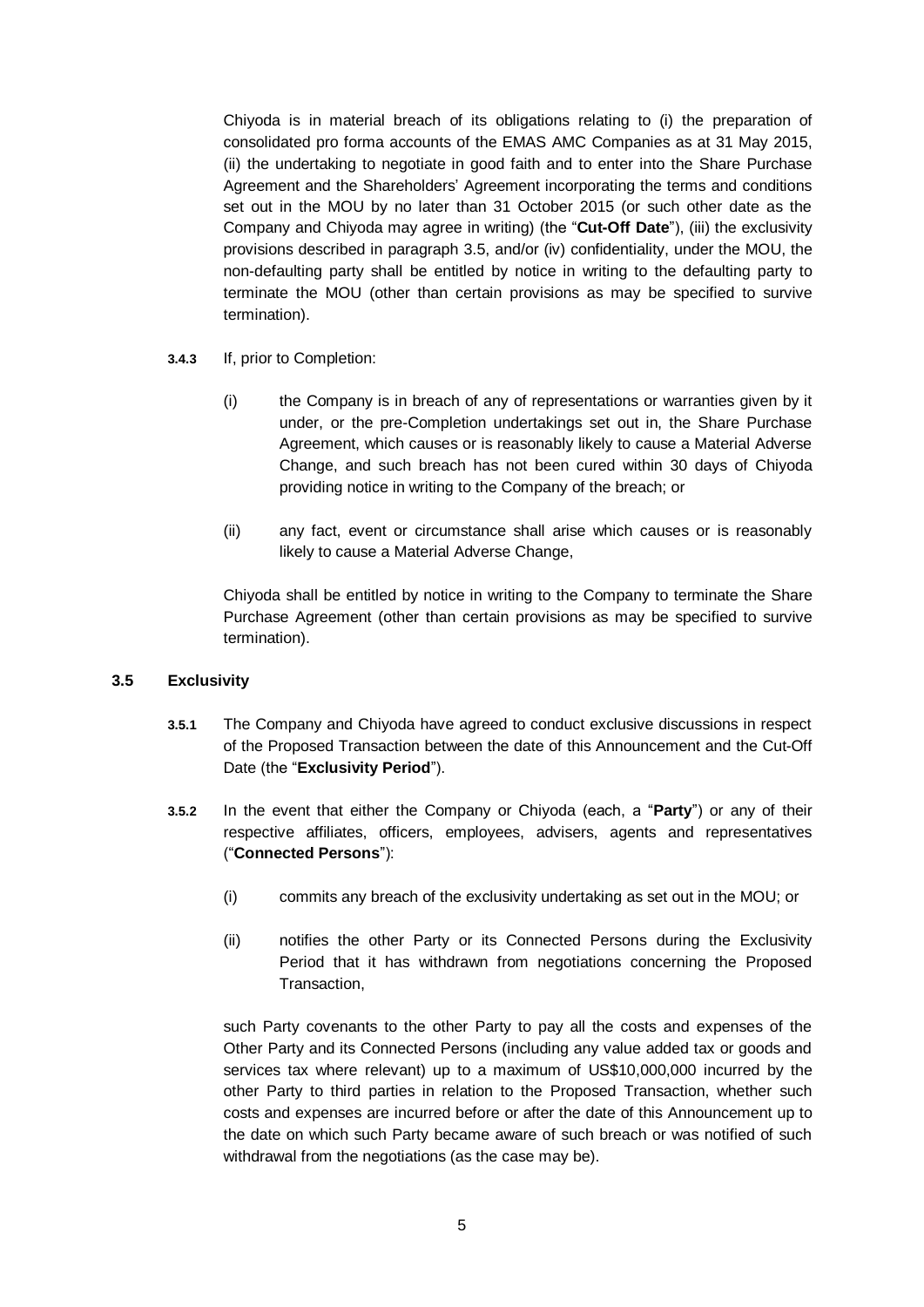### **3.6 Shareholders' Agreement**

The Shareholders' Agreement to be entered into by the Company and Chiyoda will include terms relating to the transfer of NewCo Shares, matters requiring prior written approval of both Chiyoda and the Company and corporate governance matters.

### **4. RATIONALE FOR THE PROPOSED TRANSACTION**

#### **4.1 Rationale for the Joint Venture**

#### **4.1.1 Build Scale**

NewCo, as the joint venture company, will be able to leverage on Chiyoda's technical expertise, global experience, supply chain management capabilities and coverage to enhance its capabilities in delivering and managing large and complex projects. NewCo will benefit from the broad range of capabilities from the Company and Chiyoda, and be able to consolidate its global position as a leading subsea services player.

#### **4.1.2 Broaden Customer Base**

Chiyoda's large customer base and worldwide presence increases NewCo's addressable market by providing access to new geographies and market segments. The combined capabilities of the Company and Chiyoda will enable NewCo to increase its market share especially in the Engineering, Procurement, Construction and Installation ("**EPCI**") segment.

### **4.1.3 Strengthen Balance Sheet**

The Proposed Transaction involves an intercompany debt to equity swap with the capitalisation of shareholder loans granted to the EMAS AMC Companies and a primary equity infusion. This, together with other initiatives, including sale-andleasebacks of key assets, will strengthen the balance sheet of NewCo enabling it to drive growth and business going forward.

### **4.1.4 Generate Synergies**

The addition of Chiyoda represents the addition of a strong partner to accelerate the growth of the Subsea Services Business. The Proposed Transaction will create avenues for synergies across the subsea value chain, including integration from concept phase to execution generating substantial revenue synergies. There is also potential to lower the cost of subsea field development which will improve NewCo's global competitiveness. Chiyoda's involvement will begin early in the concept development phase of offshore projects, where the ability to influence cost is the greatest. NewCo will then use its technologically advanced fleet and operational expertise to bring these solutions offshore. This will increase the probability of winning installation work and also provide a stronger visibility on tender book, enabling efficient management of resources. A combined global network of engineering centres will enable knowledge sharing and drive cost synergies. Improved research and development capabilities in engineering and construction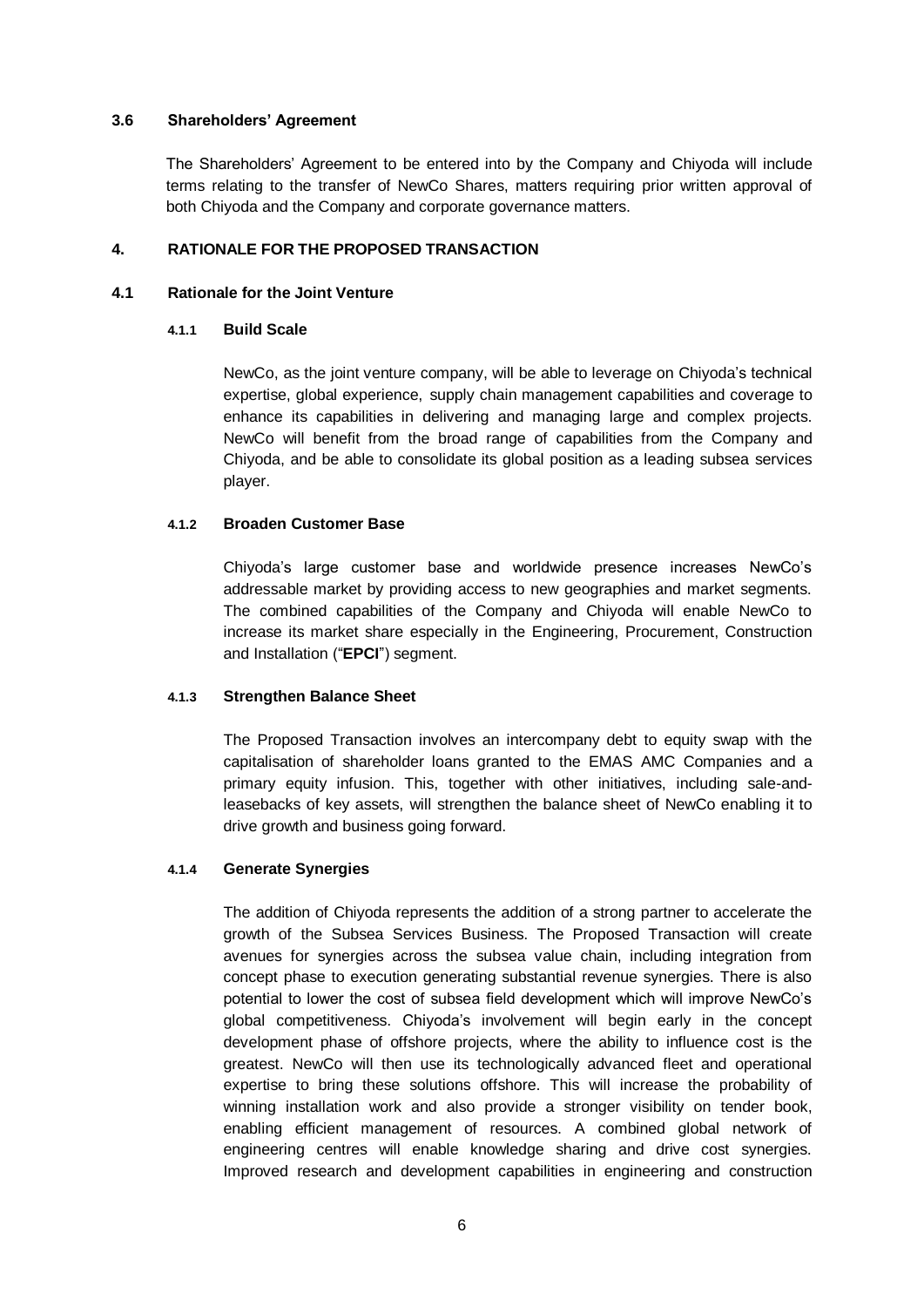technologies will contribute to providing NewCo an edge over its competitors.

### **4.2 Benefits for the Company**

#### **4.2.1 Benefits from Partnership and Synergies**

The addition of a strong partner in Chiyoda will ensure accelerated growth of the Subsea Services Business and the Company will continue to benefit from the positive growth and synergies derived from NewCo through its 50 per cent. stake in NewCo. The Proposed Transaction will allow the Company to realise its vision of being a trusted partner and leader in the subsea construction business.

#### **4.2.2 Reduce Leverage**

Net proceeds from sale will further reduce gearing levels at the Company post its rights issue. Following Completion, the Company will account for its 50 per cent. stake in NewCo as a joint venture. The deconsolidation of third party debt of the EMAS AMC Companies as well as the release of capital currently invested in the business will significantly improve the credit profile and financial metrics of the Company. The Proposed Transaction is in line with the Company's continued efforts to strengthen its balance sheet and move towards a more sustainable capital structure. A financially stronger position will enable the Company to support NewCo (and the EMAS AMC Companies) as to take on large complex EPCI projects, as well as full field developments which combine Onshore & Offshore facilities.

## **4.2.3 Unlock Shareholder Value**

The Proposed Transaction unlocks value for Shareholders as it allows the Company to partially monetise its stake in the EMAS AMC Companies with the introduction of a strategic partner to enhance the value proposition of the Subsea Services Business.

### **5. FINANCIAL INFORMATION**

#### **5.1 Book Value**

Based on the unaudited pro forma financial statements of the EMAS AMC Companies as of 31 May 2015, the book value attributable to the Sale Shares and the Subscription Shares (which in aggregate constitute a 50 per cent. interest in NewCo immediately following Completion) is approximately US\$276,887,000. This takes into account the proposed capitalisation of shareholder loans granted to the EMAS AMC Companies as part of the Proposed Transaction as well as the associated goodwill of approximately US\$106,887,000 related to the initial acquisition of the EMAS AMC Companies by the Company based on the unaudited consolidated financial statements of the Company and its subsidiaries (the "**Ezra Group**") for the third quarter ended 31 May 2015 (the "**Ezra Group's 3Q2015 Financial Statements**"). The deficit of the proceeds from the Sale Consideration and Subscription Price over the book value attributable to the Sale Shares and the Subscription Shares (which includes the associated goodwill amount of approximately US\$106,887,000) is approximately US\$96,887,000.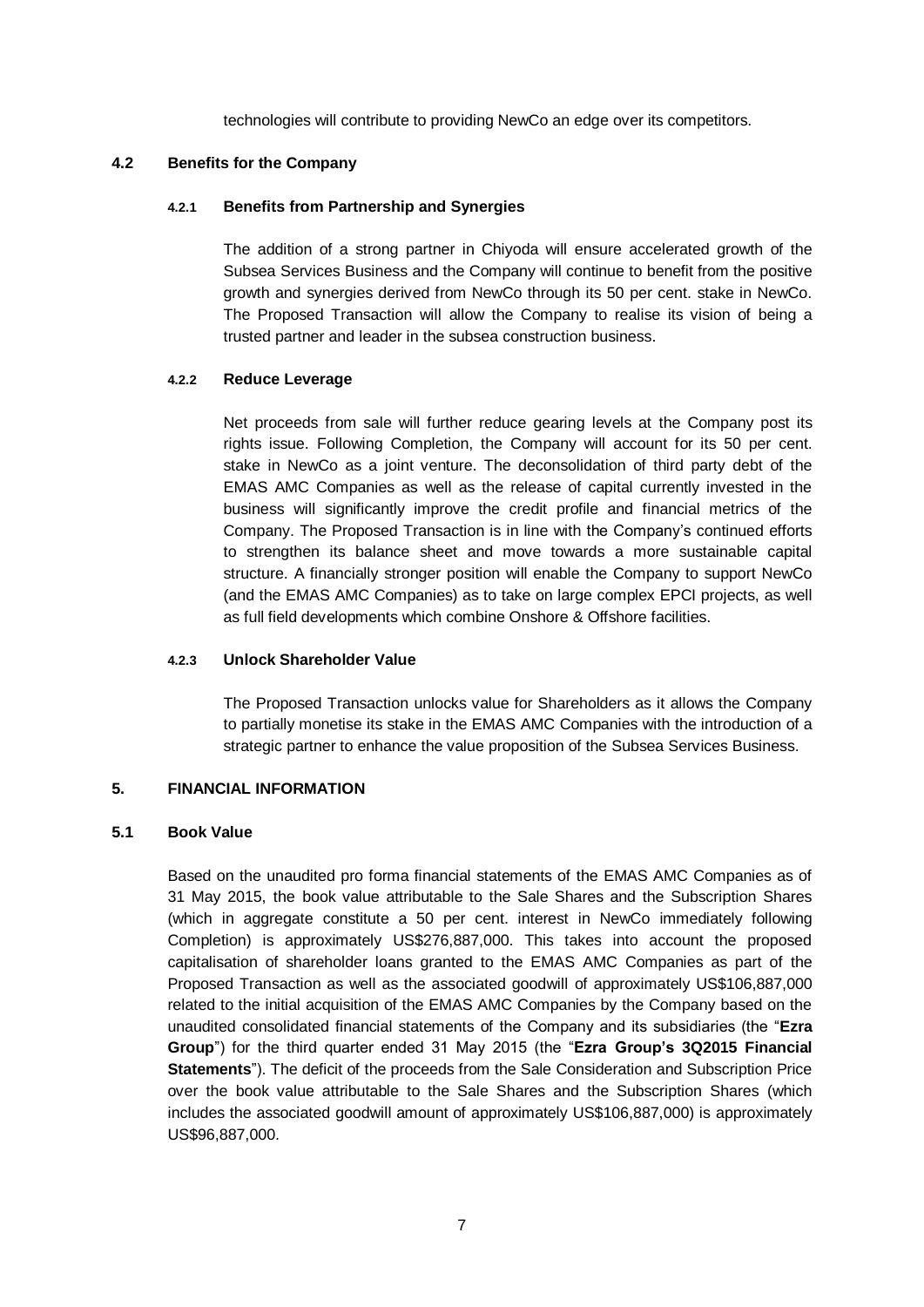## **5.2 Net Tangible Asset**

Based on the unaudited pro forma financial statements of the EMAS AMC Companies as of 31 May 2015, the NTA value attributable to the Sale Shares and the Subscription Shares (which in aggregate constitute a 50 per cent. interest in NewCo immediately following Completion) after the capitalisation of shareholder loans granted to the EMAS AMC Companies as part of the Proposed Transaction, is approximately US\$170,000,000.

## **5.3 Net Profit / Loss attributable to the Sale Shares and Subscription Shares**

Based on the unaudited pro forma financial statements of the EMAS AMC Companies as of 31 May 2015, the aggregate net loss attributable to the Sale Shares and the Subscription Shares (which in aggregate constitute a 50 per cent. interest in NewCo immediately following Completion) is approximately US\$11,578,000.

### **5.4 Net Profit / Loss impact on the Company**

Based on the unaudited pro forma financial statements of the EMAS AMC Companies as of 31 May 2015, the estimated net gain in relation to the disposal pursuant to the Proposed Transaction and the re-measurement of the Company's 50 per cent. retained interest in NewCo, is approximately US\$1,964,000.

### **5.5 Use of Proceeds**

- **5.5.1** It is expected that the net proceeds arising from the Sale Consideration will be utilised by the Company for debt repayment, working capital and general corporate requirements.
- **5.5.2** It is expected that the net proceeds arising from the Subscription Price will be utilised by NewCo for working capital and general corporate requirements.

### **6. FINANCIAL EFFECTS**

### **6.1 Bases and Assumptions**

The financial effects have been prepared based on the audited consolidated financial statements of the Ezra Group for the financial year ended 31 August 2014 ("**FY2014**"), being the most recently completed financial year, and are for illustrative purposes only and are neither indicative of the actual financial effects of the Proposed Transaction on the NTA per ordinary share in the share capital of the Company ("**Share**") and earnings per Share ("**EPS**"), nor do they represent the actual financial position and/or results of the Ezra Group immediately after the Proposed Transaction.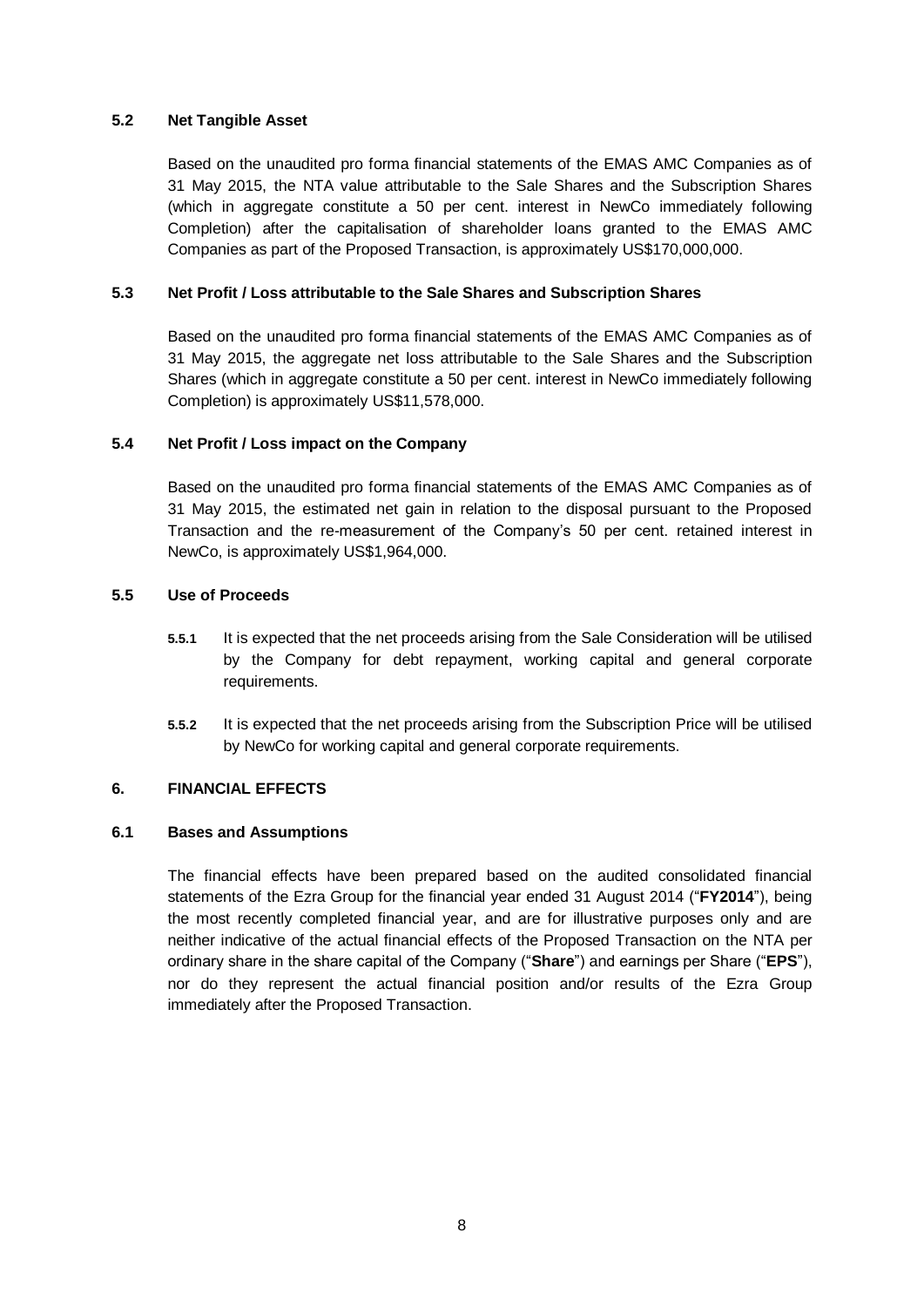# **6.2 NTA**

For illustrative purposes only and assuming the Proposed Transaction had been completed on 31 August 2014, being the end of the most recently completed financial year of the Ezra Group, the pro forma financial effects on the NTA of the Ezra Group for FY2014 are as follows:

|                                | <b>Before the Proposed</b><br><b>Transaction</b> | <b>After the Proposed</b><br><b>Transaction</b> |  |
|--------------------------------|--------------------------------------------------|-------------------------------------------------|--|
| NTA (US\$ million)             | 943.9                                            | 1,052.5                                         |  |
| No. of issued Shares (million) | 974.5                                            | 974.5<br>1.08                                   |  |
| NTA per Share (US\$)           | 0.97                                             |                                                 |  |

## **6.3 EPS**

For illustrative purposes only and assuming the Proposed Transaction had been completed on 1 September 2013, being the beginning of the most recently completed financial year of the Ezra Group, the pro forma financial effects on the EPS of the Ezra Group for FY2014 are as follows:

|                                                                    | <b>Before the Proposed</b><br><b>Transaction</b> | <b>After the Proposed</b><br><b>Transaction</b> |
|--------------------------------------------------------------------|--------------------------------------------------|-------------------------------------------------|
| Net profit attributable to ordinary<br>Shareholders (US\$ million) | 45.3                                             | 35.3                                            |
| Weighted average number of<br>Shares <sup>(1)</sup> (million)      | 974.5                                            | 974.5                                           |
| Basic EPS <sup>(2)</sup> (US cents)                                | 4.65                                             | 3.63                                            |

#### **Notes:**

- (1) Excluding the bonus issue of Shares on 23 December 2014.
- (2) The calculation of basic EPS is based on the net profit attributable to ordinary Shareholders.

### **6.4 Share Capital**

The Proposed Transaction will not have any impact on the issued and paid-up share capital of the Company.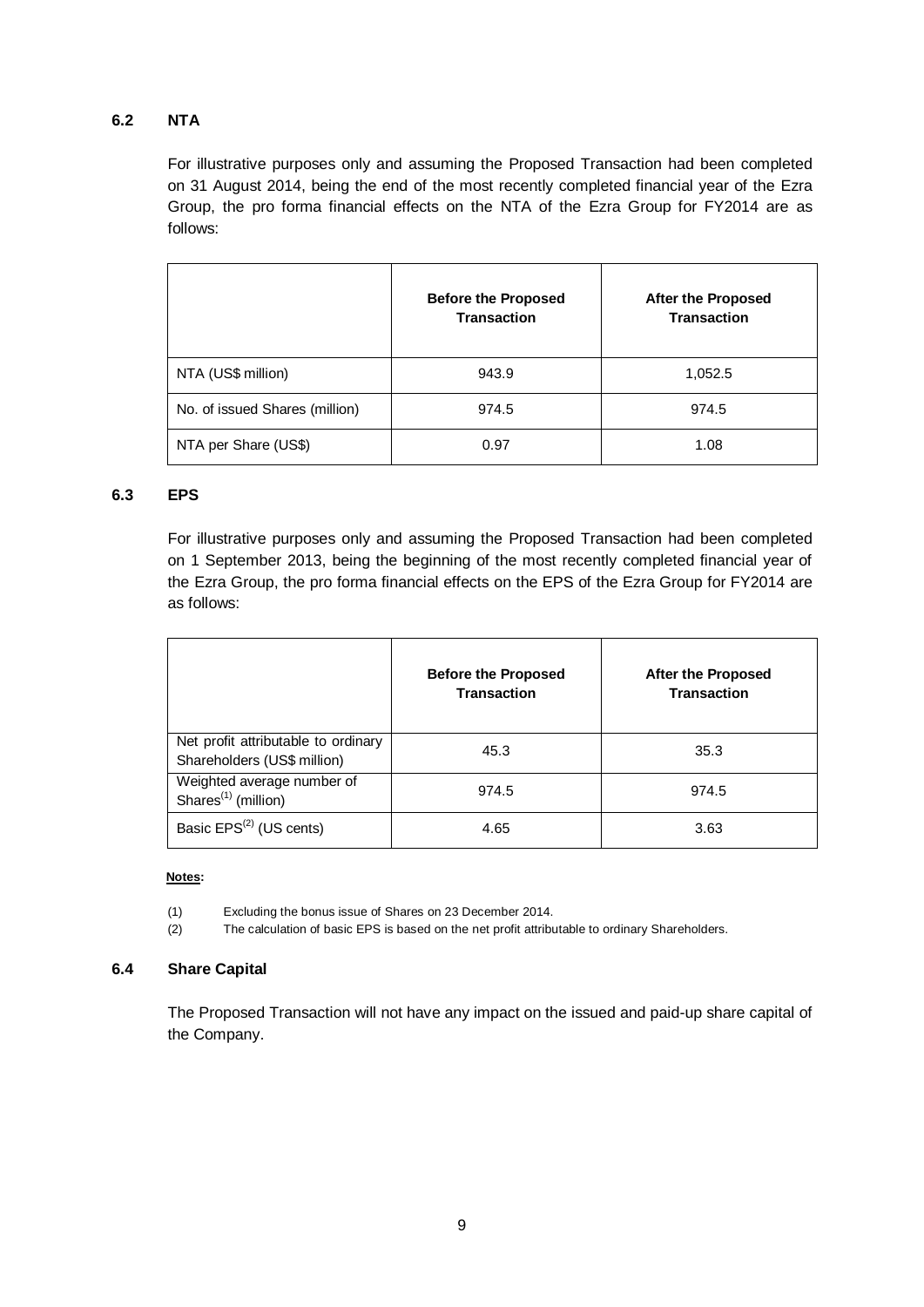## **7. MAJOR TRANSACTION**

## **7.1 Chapter 10 of the Listing Manual**

**7.1.1** Chapter 10 of the Listing Manual governs the continuing listing obligations of listed companies in respect of acquisitions and disposals. The relative figures of the Proposed Transaction computed on the bases as set out in Rule 1006 of the Listing Manual are as follows:

| Rule<br>1006 | <b>Bases</b>                                                                                                                                                                                   | <b>Relative Figures</b><br>$(\% )$ |
|--------------|------------------------------------------------------------------------------------------------------------------------------------------------------------------------------------------------|------------------------------------|
| (a)          | Net asset value of the assets to be disposed of, compared with the<br>Ezra Group's net asset value <sup>(1)</sup>                                                                              | 20                                 |
| (b)          | Net profits attributable to the assets disposed of, compared with the<br>Ezra Group's net profits <sup>(2)</sup>                                                                               | (11)                               |
| (c)          | The aggregate value of the consideration received, compared with<br>the Company's market capitalisation based on the total number of<br>issued shares excluding treasury shares <sup>(3)</sup> | 78                                 |
| (d)          | The number of equity securities issued by the Company as<br>consideration for an acquisition, compared with the number of<br>equity securities previously in issue                             | Not applicable                     |

#### **Notes:**

- $(1)$  The net asset value attributable to the Company's 50 per cent. stake in NewCo is based on the EMAS AMC Companies' results for the third quarter ended 31 May 2015 and the associated goodwill related to the initial acquisition of the EMAS AMC Companies by the Company based on the Ezra Group's FY3Q2015 Financial Statements. The net asset value of the Ezra Group is based on the Ezra Group's FY3Q2015 Financial Statements.
- <sup>(2)</sup> Under Rule 1002(3)(b) of the Listing Manual, "net profits" is defined as profit or loss before income tax, minority interest and extraordinary items.

The net loss attributable to the Company's 50 per cent. stake in NewCo based on the Ezra Group's FY3Q2015 Financial Statements is approximately US\$8,698,000. The consolidated profit before taxation of the Ezra Group based on the Ezra Group's FY3Q2015 Financial Statements is approximately US\$76,962,000.

 $(3)$  The market capitalisation of the Company of approximately US\$230,133,000 is determined by multiplying 2,938,961,097 issued shares of the Company as at the date of this Announcement by the volume-weighted average market price of approximately S\$0.1099 per share as at the last market day on which the Shares were traded prior to the date of this Announcement and the assumed exchange rate of US\$1:S\$1.4035.